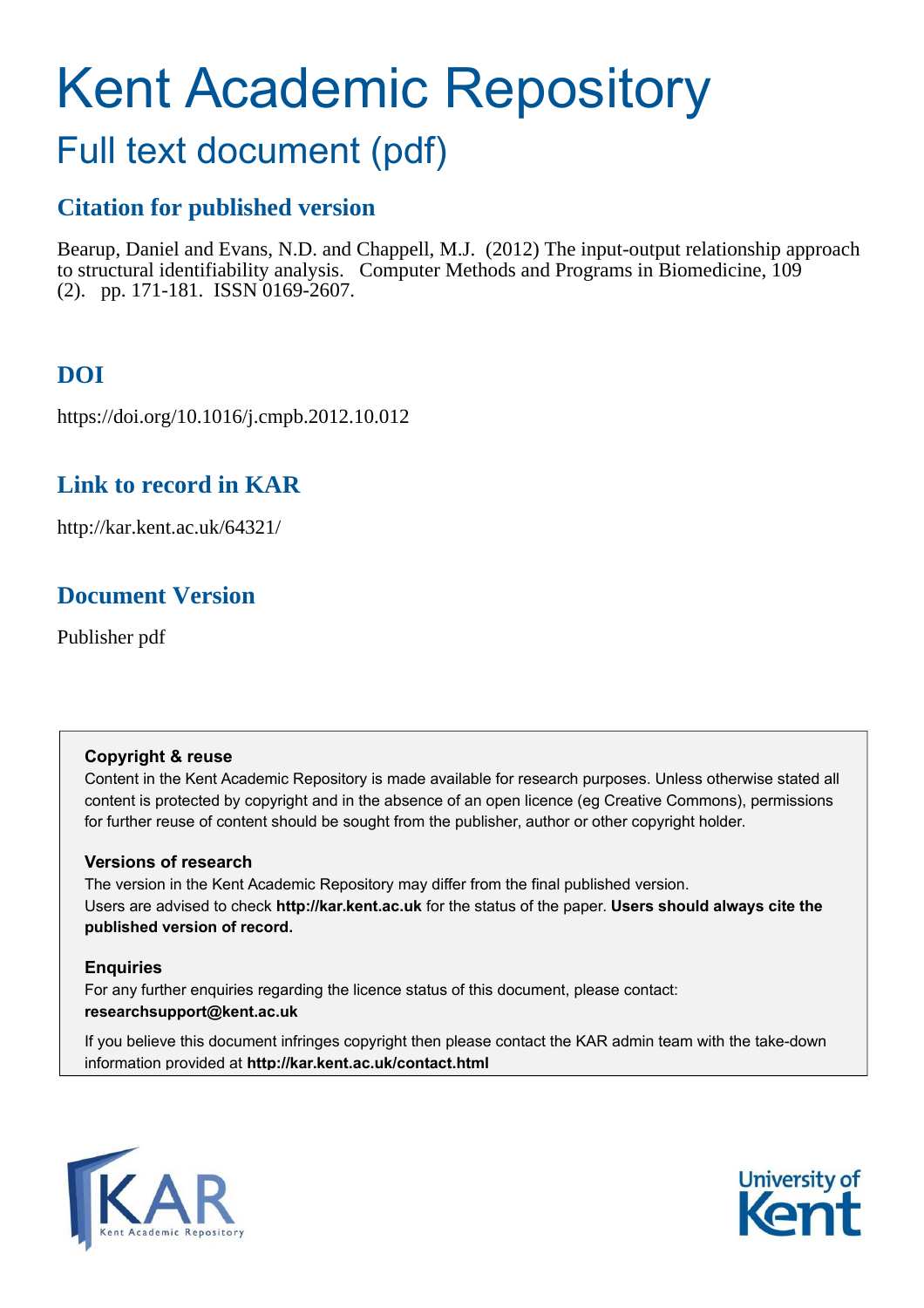<span id="page-1-0"></span>



journal homepage: <www.intl.elsevierhealth.com/journals/cmpb>

## The input–output relationship approach to structural identifiability analysis

### *Daniel J. Bearup<sup>a</sup>*,[∗](#page-0-0) *, [N](#page-0-0)eil D. Evans <sup>b</sup> , [M](#page-0-0)ichael J. Chappell [b](#page-0-0)*

<sup>a</sup> *Department of Mathematics, University of Leicester, Leicester LE1 7RH, UK* <sup>b</sup> *School of Engineering, University of Warwick, Coventry CV4 7AL, UK*

#### a r t i c l e i n f o

*Article history:* Received 14 April 2011 Received in revised form 31 May 2012 Accepted 17 October 2012

*Keywords:* Differential algebra Computational methods Identifiability Enzyme kinetics

#### A B S T R A C T

Analysis of the identifiability of a given model system is an essential prerequisite to the determination of model parameters from physical data. However, the tools available for the analysis of non-linear systems can be limited both in applicability and by computational intractability for any but the simplest of models. The input–output relation of a model summarises the input–output structure of the whole system and as such provides the potential for an alternative approach to this analysis. However for this approach to be valid it is necessary to determine whether the monomials of a differential polynomial are linearly independent. A simple test for this property is presented in this work. The derivation and analysis of this relation can be implemented symbolically within *Maple*. These techniques are applied to analyse classical models from biomedical systems modelling and those of enzyme catalysed reaction schemes.

© 2012 Elsevier Ireland Ltd. Open access under [CC BY license.](http://creativecommons.org/licenses/by/3.0/)

#### 1. Introduction

Structural identifiability methods test whether the parameters of a parameterised model can be uniquely determined (or otherwise) from perfect, continuous and noise free, observations. Determining structural identifiability is essential if parameters are to be estimated from real experimental data. For linear models a variety of techniques can be employed for this analysis, see examples in [\[1\].](#page-10-0) Methods by which nonlinear models can be analysed are rather more limited, with only the Taylor series approach [\[2\];](#page-10-0) similarity transformation approach [\[3\];](#page-10-0) differential algebra approaches (see, for example, [\[4,5\]\);](#page-10-0) and other related approaches [\[6,7\],](#page-10-0) available. Furthermore, each of these techniques has certain weaknesses when applied to non-linear systems; which are frequently of particular interest in biomedical systems modelling.

For linear models strict upper limits on the number of Taylor series coefficients required to determine the possible

0169-2607 © 2012 Elsevier Ireland Ltd. Open access under [CC BY license.](http://creativecommons.org/licenses/by/3.0/)[http://dx.doi.org/10.1016/j.cmpb.2012.10.012](dx.doi.org/10.1016/j.cmpb.2012.10.012)

solutions are known [\[8\].](#page-10-0) However, for non-linear systems only a loose upper limit has been determined [\[9\]](#page-10-0) and, as such, it is typically difficult to prove that a given model is unidentifiable using this technique. Furthermore, the complexity of higher order Taylor series coefficients often renders this approach computationally intractable. The generalisation of the similarity transform approach to non-linear models provides a relatively straightforward test for unidentifiability but is more difficult to use to prove local or global identifiability [\[10\].](#page-10-0)

The original differential algebra approach [\[4\]](#page-10-0) requires analysis of characteristic sets, the calculation of which can be computationally expensive. Analysis of the input–output relationship [\[5\]](#page-10-0) is less computationally expensive, but it is necessary to establish the linear independence of the monomials of this relationship before analysis can proceed. Some implementations of this approach fail to check this requirement, while others make use of an appropriate Wronskian calculation [\[11\].](#page-10-0) Furthermore, the use of numerical solutions at certain stages of the analysis in some implementations

<sup>∗</sup> *Corresponding author*. Tel.: +44 116 252 5060; fax: +44 116 223 1093. E-mail address: [djb69@le.ac.uk](mailto:djb69@le.ac.uk) (D.J. Bearup).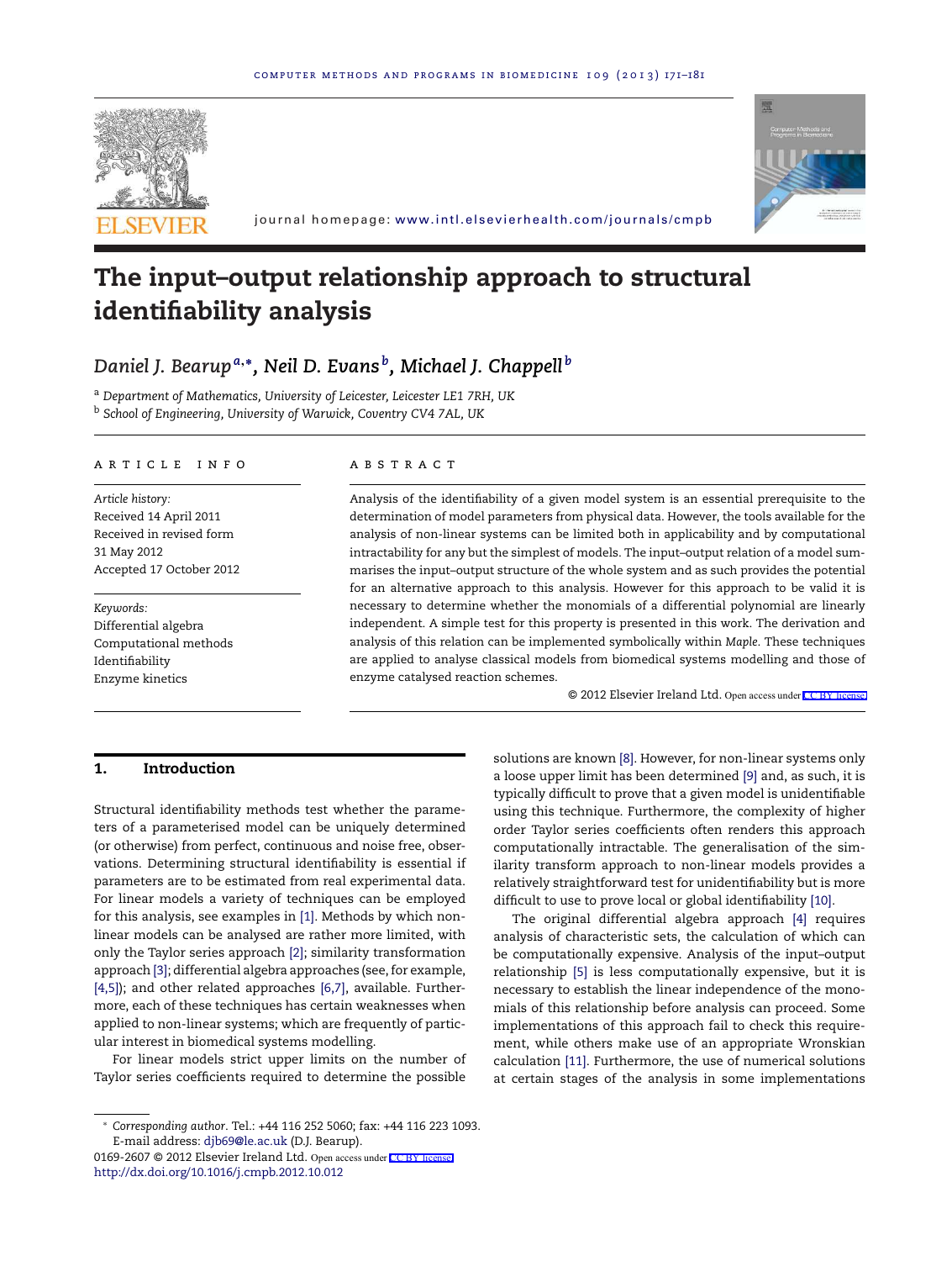<span id="page-2-0"></span>renders the results somewhat non-generic thereby limiting their applicability [\[12,13\].](#page-10-0)

For any of these techniques the use of computational packages is typically necessary. For simple models it may be possible to implement them by hand; however the majority of models prove too complex for such an approach. Instead these methods are typically implemented using a symbolic computer algebra package. The use of such packages to solve complex equations is computationally expensive, consequently it is desirable to use the simplest equations possible when determining identifiability. This is the chief advantage of the input–output relationship approach over the Taylor series approach in that it typically produces relatively simple equations to solve for the model parameters.

In this work an implementation of the input–output approach in *Maple* using the Rosenfeld–Gröbner algorithm is presented. A criterion for the linear independence of the monomials of the relation analysed is introduced. The input–output relationship approach is first applied to a classical model from biomedical systems modelling. The results obtained agree with those published using alternative techniques. The approach is then applied to three enzyme reaction models. Study of such systems is a prerequisite to construction of metabolic pathway models, which have applications to drug development and design [\[14\].](#page-10-0) However, typically they prove too complex for analysis using other techniques.

#### 2. Structural identifiability

A parameterised state space model,  $\Sigma({\sf p})$ , can be defined as follows [\[15\]:](#page-10-0)

$$
\mathbf{x}^{(1)}(t, \mathbf{p}) = \mathbf{f}(\mathbf{x}(t, \mathbf{p}), \mathbf{p}) + u(t) \mathbf{g}(\mathbf{x}(t, \mathbf{p}), \mathbf{p}), \tag{1}
$$

$$
\mathbf{x}(0,\mathbf{p}) = \mathbf{x}_0(\mathbf{p}),\tag{2}
$$

$$
y(t, p) = h(x(t, p), p), \qquad (3)
$$

where  $\mathbf{x}(t, \mathbf{p}) = (x_1(t, \mathbf{p}), \ldots, x_n(t, \mathbf{p}))^T$  is the state vector which lies  $\mathbf{m}$  a connected open subset  $\mathbf{M}(\mathbf{p}) \subset \mathbb{R}^n$ . Note that  $\mathbf{x}(t, \mathbf{p})$  and  $\mathbf{y}(t, \mathbf{p})$ **p**) are also dependent on *u*(*t*), due to Eq. [\(1\).](#page-1-0) This dependence is suppressed in the notation in the interests of brevity. To maximise flexibility Lagrange's notation for a derivative with respect to time, *dx*/*dt* = *x* (1) , is used.

The vector of model outputs,  $y(t, u; p) \in \mathbb{R}^r$ , comprises the combination of elements of the state vector which are measured experimentally. Let  $\mathbf{p} = (p_1, \ \ldots, \ p_q)^T$  be a vector of unknown model parameters which lies in some open set,  $Ω ⊂ ℝ<sup>q</sup>$ , of feasible values. The input *u*(*t*)  $∈ U$ , the set of admissible controls, is assumed to be analytic for  $t \ge 0$  and rational in **p**. The functions **f**(· , **p**) and **g**(· , **p**) which determine the time dependent state transitions, and **h**(· , **p**) which determines the model outputs, are similarly analytic on *M*(**p**) and rational with respect to **p** [\[15\].](#page-10-0)

Structural identifiability is concerned with whether the parameter vector is uniquely determined by the resulting input–output structure. For a model  $\Sigma$  a parameter vector  $\bar{p}$  is **indistinguishable** from **p**, denoted **p** ∼ **p**, if, for all inputs, *u*, they give rise to identical model outputs, that is:

$$
\mathbf{y}(t, \mathbf{p}) = \mathbf{y}(t, \overline{\mathbf{p}}), \quad \text{for all } t \ge 0.
$$
 (4)

Following the definitions presented by Hattersley et al. [\[16\],](#page-10-0) for generic  $p \in \Omega$  (that is, for all  $p \in \Omega$  except for a subset of a closed set of Lebesgue measure zero) a parameter *p<sup>i</sup>* is **locally identifiable** (LI) if there exists a neighbourhood of points around  $\mathbf{p}, \text{ } N(\mathbf{p}), \text{ such that if } \overline{\mathbf{p}} \in N(\mathbf{p}), \, \mathbf{p} \sim \overline{\mathbf{p}} \text{ implies that } \overline{p_i} = p_i. \text{ If no } \overline{\mathbf{p}}$ such *N*(**p**) exists for  $p_i$  it is unidentifiable. If *N*(**p**) =  $\Omega$  for  $p_i$  then it is **globally identifiable** (GI). A model is unidentifiable if any parameter is unidentifiable. It is **structurally locally identifiable** (SLI) if all parameters are LI and at least one is not GI. It is **structurally globally identifiable** (SGI) if all parameters are GI.

#### 3. The input–output relationship approach

The input–output relationship approach derives from the differential algebra approaches developed by Ljung and Glad [\[4\].](#page-10-0) The differential equations and equilibrium relations defining the system model are the generators of a radical differential ideal [\[17\]](#page-10-0) (note that this requires the system to be stated in polynomial terms. However, in general a rational system can be rearranged to a polynomial system as described by Margaria et al. [\[9\].](#page-10-0) As such this approach is more broadly applicable to rational as well as polynomial systems). This differential ideal can be decomposed into an intersection of differential ideals using the Rosenfeld–Gröbner algorithm [\[18\]](#page-10-0) corresponding to the general and singular solutions of the differential equations [\[19\].](#page-10-0) Given an appropriate choice of ranking each ideal contains expressions in derivatives of the input and output functions only [\[20\].](#page-10-0) This (possibly vector) function is the input–output relation.

The examples presented in this work are all uncontrolled and have a single output, *y*(*t*, **p**). Consequently, for these applications, the input–output relation is a scalar function in *y*(*t*, **p**) and its derivatives. The following analysis can be readily generalised to the more complex controlled case with multiple outputs.

The input–output relation, denoted  $R((y^{(i)}(t, p))_{i=0}^m$ ,  $p)$  where *m* is the order of the highest derivative of *y*(*t*, **p**) that appears, can be formally considered a differential polynomial over the differential ring K{y}. As for a normal polynomial, a differential polynomial is a linear sum of monomials in this case arising from a differential ring. Thus a monomial in this work is a product of *y* and its derivatives. For a formal definition of these concepts see [\[17\]](#page-10-0) or more recently [\[18\].](#page-10-0)

Note that the input–output relation is one of the generators of an ideal, consequently it must equal zero. However, the coefficients of this differential polynomial are generically nonzero as they are linear combinations of the elements of the parameter vector, **p**. Hence the monomials of the input-output relation are linearly dependent. It can, however, be rearranged to give the highest order derivative of *y*(*t*, **p**) as a (possibly rational) function of strictly lower order derivatives as follows:

$$
y(t, \mathbf{p})^{(m)} = \hat{R}((y^{(i)}(t, \mathbf{p}))_{i=0}^{m-1}, \mathbf{p}).
$$
\n(5)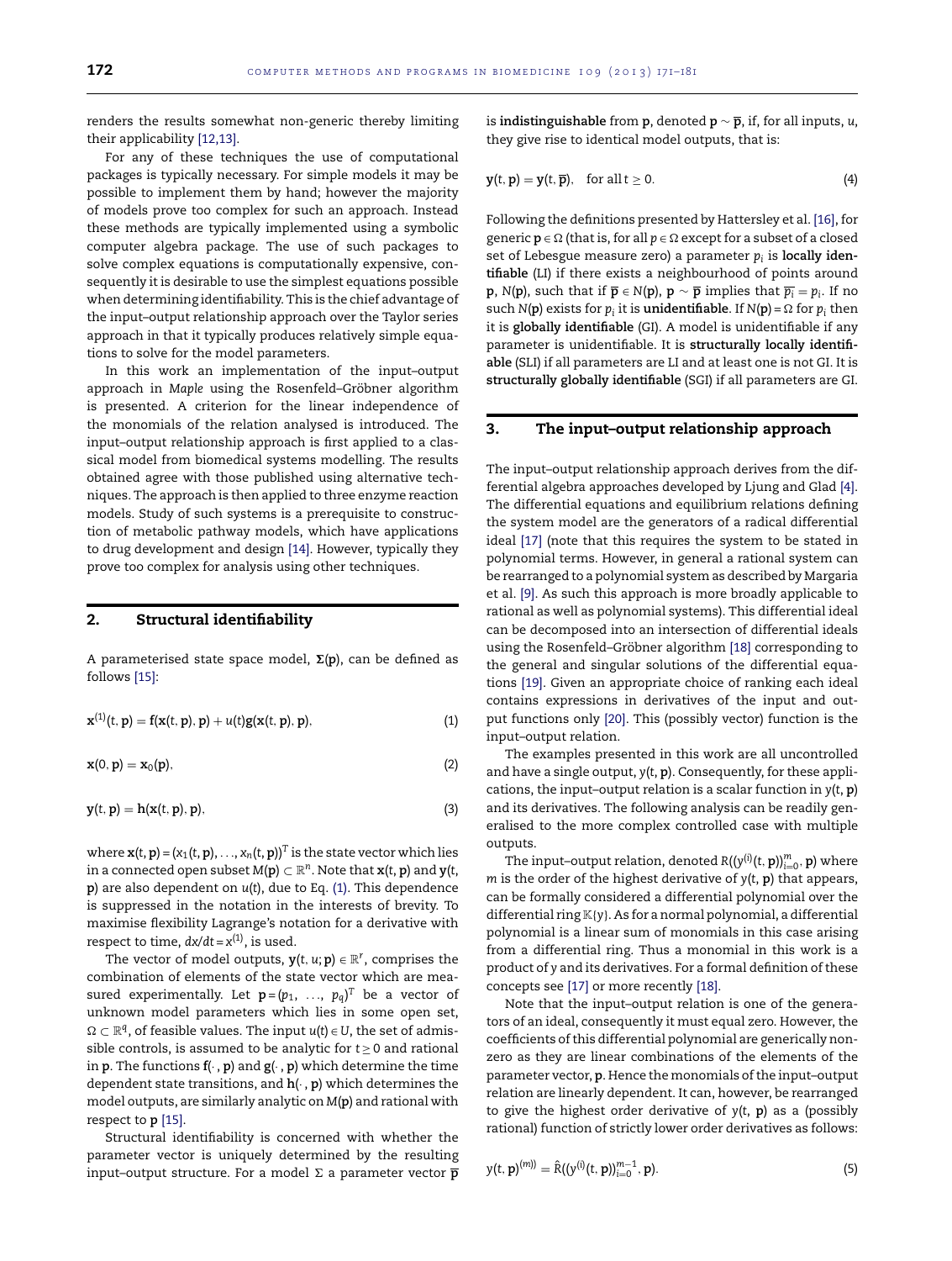<span id="page-3-0"></span>This rearranged expression can be used for structural identifiability analysis as follows. Suppose that two indistinguishable parameter vectors, **p** and **p** satisfy Eq. [\(4\).](#page-1-0) Since **f**, **g**, **h** and **u** are analytic, by induction, they also satisfy:

$$
y^{(k)}(t, \mathbf{p}) = y^{(k)}(t, \overline{\mathbf{p}}), \quad \text{for all } t \ge 0, k \in \mathbb{N}.
$$
 (6)

Thus for indistinguishable parameter vectors **p** and **p**:

$$
y(t, \mathbf{p})^{(m)} - \hat{R}((y^{(i)}(t, \mathbf{p}))_{i=0}^{m-1}, \mathbf{p}) = y(t, \mathbf{p})^{(m)} - \hat{R}((y^{(i)}(t, \mathbf{p}))_{i=0}^{m-1}, \overline{\mathbf{p}}), (7)
$$

from which the following can be obtained:

$$
y(t, p)^{(m))} - y(t, p)^{(m))} = 0 = \hat{R}((y^{(i)})_{i=0}^{m-1}, \overline{p}) - \hat{R}_{\rho}((y^{(i)})_{i=0}^{m-1}, p).
$$
 (8)

The right hand side of this expression can now be rearranged into the form of a differential polynomial. In obtaining Eq. [\(8\)](#page-2-0) one monomial has been eliminated from the expression, consequently the remaining monomials may be linearly independent. If they are linearly independent then the coefficients must all be zero and the solution set for  $\bar{p}$  in terms of  $p$  may be determined. A single solution implies that the model is SGI; countably many solutions that it is SLI; and uncountably many that the model is unidentifiable.

Thus it is essential to determine whether the monomials of the differential polynomial obtained from Eq. [\(8\)](#page-2-0) are linearly independent. If they can be rewritten as univariate polynomials then the Fundamental Theorem of Algebra guarantees this property. However, where this is not the case an alternative criterion is needed; this is discussed in the following section.

The derivation of input–output relations and their subsequent analysis were implemented in *Maple* [\[21\]](#page-10-0) as follows:

*Step 1*: The differential equations and equilibrium relations describing the model are stated as the generators, {**G**}, of a differential ideal over the field of rational numbers extended by the unknown kinetic parameters and initial conditions.

*Step 2*: An autoreduced and orthonomic subset, {**G**1}, of these expressions, with respect to an appropriate ranking (see the following section), is selected. The ideal generated by this subset is decomposed using the Rosenfeld Groebneralgorithm [\[20\]](#page-10-0) and an elimination ranking such that *u* and **y** are ranked below the state variables (the use of an elimination ranking ensures that the input–output relation will be an element of the ideal generated [\[18\]\).](#page-10-0)

*Step 3*: Any singular solutions are analysed to determine to which system state they correspond. The denominators of generators of the non-singular ideal are incorporated into {**G**1} and the resulting ideals are decomposed again using the Rosenfeld Groebneralgorithm. If the resulting solutions correspond to the singular solutions already obtained then these denominators are generically non-zero.

*Step 4*: The input–output relation is extracted from the nonsingular ideal and rearranged to the form given by Eq. [\(5\).](#page-1-0) An alternative unknown parameter vector,  $\bar{p}$ , is introduced and the elimination described by Eq. [\(8\)](#page-2-0) is undertaken. The resulting expression is rearranged into a polynomial form. The coefficients of the monomials of this expression are solved using the solvefunction in *Maple*, for the alternative unknown parameter vector to determine the identifiability structure of the dynamic section of the model.

*Step 5*: Where the initial conditions cannot all be incorporated directly into the differential ideal the remaining generators of the non-singular ideal are used to establish additional constraints on the alternative parameter vector. Each model variable is described by one of these generators; consequently it is possible to introduce the unknown initial condition by considering the appropriate generator at  $t = 0$ . The alternative unknown parameter vector,  $\bar{p}$ , is introduced subject to the constraints introduced at Step 4 and an equation in the unknown parameters is constructed by elimination of terms of the input or output. The resulting equations are then solved for the unknown parameters as in Step 4.

#### *3.1. Criterion for linear independence*

The linear independence of the monomials,  $M_i(t)$ , of a differential polynomial can be checked by computation of a Wronskian [\[11\]:](#page-10-0)

$$
W(t) = \begin{pmatrix} M_1 & \cdots & M_N \\ M_1^{(1)} & \cdots & M_N^{(1)} \\ \vdots & \vdots & \ddots & \vdots \\ M_1^{(N-1)} & \cdots & M_N^{(N-1)} \end{pmatrix} .
$$
 (9)

If there exists a time point at which the Wronskian is non-zero, then the monomials are linearly independent [\[22\].](#page-10-0) Typically components of the output, *y<sup>i</sup>* (*t*), will be included amongst the monomials, *M<sup>i</sup>* (*t*). As such using this approach is generally at least as computationally complex as the calculation of *N* − 1 Taylor series coefficients, where *N* is the number of monomials in the input–output relation. As noted previously calculation of large numbers of Taylor series coefficients is undesirable; thus an alternative approach is needed.

For a more formal introduction to the concepts used in this section see [\[17\]](#page-10-0) or more recently [\[18\].](#page-10-0) A ranking on a differential ring,  $K{y}$ , is defined to be a total ordering on the ring which is compatible with the differentiations over the alphabet; that is, the ranking is preserved by differentiation and higher order derivatives are ranked higher than lower order derivatives. For a differential polynomial, *P*, in K{y}, and a ranking, *K*, the **leader**, *L*, of *P* is the largest derivative with respect to the ranking which appears in *P*. Let *d* be the degree of *L* in *P*. The **initial**, *IP*, of *P* is the coefficient of *L d* in *P*. The **separant**, *SP*, of *P* is its partial derivative with respect to its leader *L* (*S<sup>P</sup>* = ∂*P*/∂*L*). The differential polynomial *Q* is **partially reduced** with respect to *P* if no monomial in *Q* contains a proper derivative of *L*. It is **reduced** with respect to *P* if it is partially reduced with respect to *P* and its degree in *L* is less than *d*.

A set of polynomials *A* is **triangular** if its elements have different leaders; **autoreduced** if each element is reduced with respect to every other element; and **orthonomic** if the initials and separants of its elements are in  $K$  as described in [\[18\]](#page-10-0) and [\[20\].](#page-10-0)

If a set of generators is autoreduced and orthonomic then the ideal generated by them is prime [\[18\]](#page-10-0) and the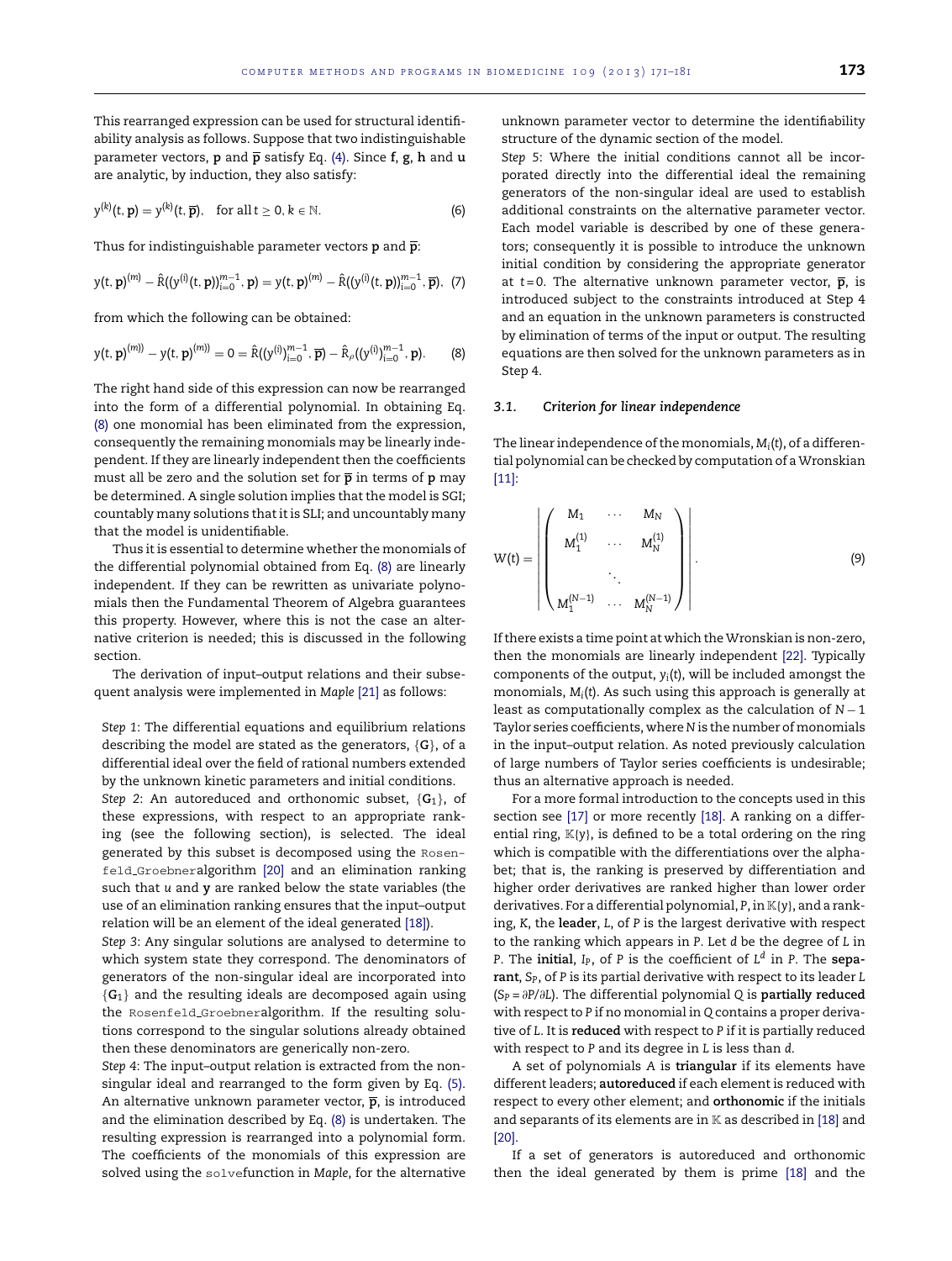<span id="page-4-0"></span>

Fig. 1 – A nonlinear two compartment model of a batch reactor. The observed compartment is denoted by a dashed line ending in a bullet.

corresponding variety is irreducible. As such the generators cannot be factorised and must have a single solution. Thus if a single monomial of a generator is eliminated the resulting expression can only be identically zero if the coefficients of its monomials are zero; or equivalently the monomials are linearly independent. If instead the leader is eliminated, as proposed in [Section](#page-1-0) [3,](#page-1-0) it is necessary to check that the initial of the leader is generically non-zero. If this is not the case the elimination process would require division by zero. This issue is addressed by adding the initial of the leader to the set of generators of the ideal. If the decomposition of this alternative ideal is different to that obtained from the original set of generators then the initial is generically non-zero. The conclusions above are otherwise unchanged.

#### 4. Examples

Biomedical systems models vary widely in complexity, from relatively simple two or three compartment models to detailed reconstructions of metabolic pathways. The difficulty of identifiability analysis tends to be related to the structural complexity of the model considered. Nonetheless identifiability analysis of even relatively simple models can be computationally intractable if an inappropriate technique is used. In the following sections we consider four illustrative examples and apply the approach introduced in the previous sections to analyse their structural identifiability.

The first is a classical two compartment models that has been previously analysed using techniques similar to that presented here. It is used principally to demonstrate that this approach produces the same results as these previous analyses and to illustrate some of the subtleties of its implementation. The remaining three examples are models of enzyme catalysed reactions, the principal constituent of metabolic pathways. Such models are relatively unanalysed from a structural identifiability perspective, largely due to the complexity of the models required to fully capture their dynamic behaviour.

higher than one. Since, in practice, very few high order derivatives will be used in the following sections derivatives will, from now on, be denoted using Newton's notation,  $dx/dt = \dot{x}$ .

#### *4.1. Batch reactor model*

Populations of microorganisms are both a cause of disease and a potential tool in the production of pharmaceuticals. Consequently, developing models of population growth are of particular interest in biomedicine. A relatively simple example of such a model, [Fig.](#page-3-0) 1, was described by Holmberg [\[23\]](#page-10-0) and analysed by Chappell and Godfrey [\[24\]](#page-10-0) and Evans et al. [\[10\].](#page-10-0) This model considers the interaction between the microbial population, represented by the first compartment, and a nutrient pool, represented by the second compartment. Conversion of nutrients to population is assumed to follow Michaelis–Menten type kinetics with respect to nutrients and linear kinetics with respect to population. This conversion process is not necessarily one to one necessitating the inclusion of a yield coefficient, denoted *p*4. Population mortality is modelled as a linear population dependent process.

The model state vector, denoted **x**(*t*, **p**), describes the microbial population and concentration of available nutrients; initial levels are unknown parameters. The state vector (**x**), initial conditions (**x**(0)), and the unknown parameter vector (**p**) are given by:

$$
\mathbf{x}(t, \mathbf{p}) = (x_1(t, \mathbf{p}), x_2(t, \mathbf{p}))^T,
$$
\n(10)

$$
\mathbf{x}(0, \, \mathbf{p}) = \mathbf{x}_0 = (p_5, \, p_6)^T,\tag{11}
$$

$$
\mathbf{p} = (p_1, p_2, p_3, p_4, p_5, p_6)^T \in \mathbb{R}_+^6.
$$
 (12)

The state equations, which describe the transitions between the compartments of the model, are given by:

$$
\dot{x}_1(t, p) = \frac{p_1 x_1(t) x_2(t)}{p_2 + x_2(t)} - p_3 x_1(t),
$$
\n(13a)

$$
\dot{x}_2(t, \mathbf{p}) = \frac{-p_1 x_1(t) x_2(t)}{p_4(p_2 + x_2(t))}.
$$
\n(13b)

A standard tool for structural identifiability analysis is the Taylor series approach introduced by Pohjanpalo [\[2\].](#page-10-0) This approach utilises the uniqueness of the coefficients in a Taylor series expansion of the output, usually about *t* = 0. For this system the first three Taylor series coefficients are:

$$
y(0) = p_5,\tag{14}
$$

$$
\dot{y}(0) = \frac{p_5(p_1p_6 - p_3(p_2 + p_6))}{p_2 + p_6},\tag{15}
$$

$$
\ddot{y}(0) = \frac{p_5(p_1p_6(2p_3p_4(p_2+p_6)^2+p_1p_2p_5)-(p_2+p_6)(p_1^2p_6^2p_4+p_3^2p_4(p_2+p_6)^2))}{p_4(p_2+p_6)^3}.
$$
(16)

The use of Lagrange's notation in differential polynomials can be unclear when the derivative in question is of degree Calculation of the first nine Taylor series coefficients takes about a second of computational time in *Maple* on an Intel®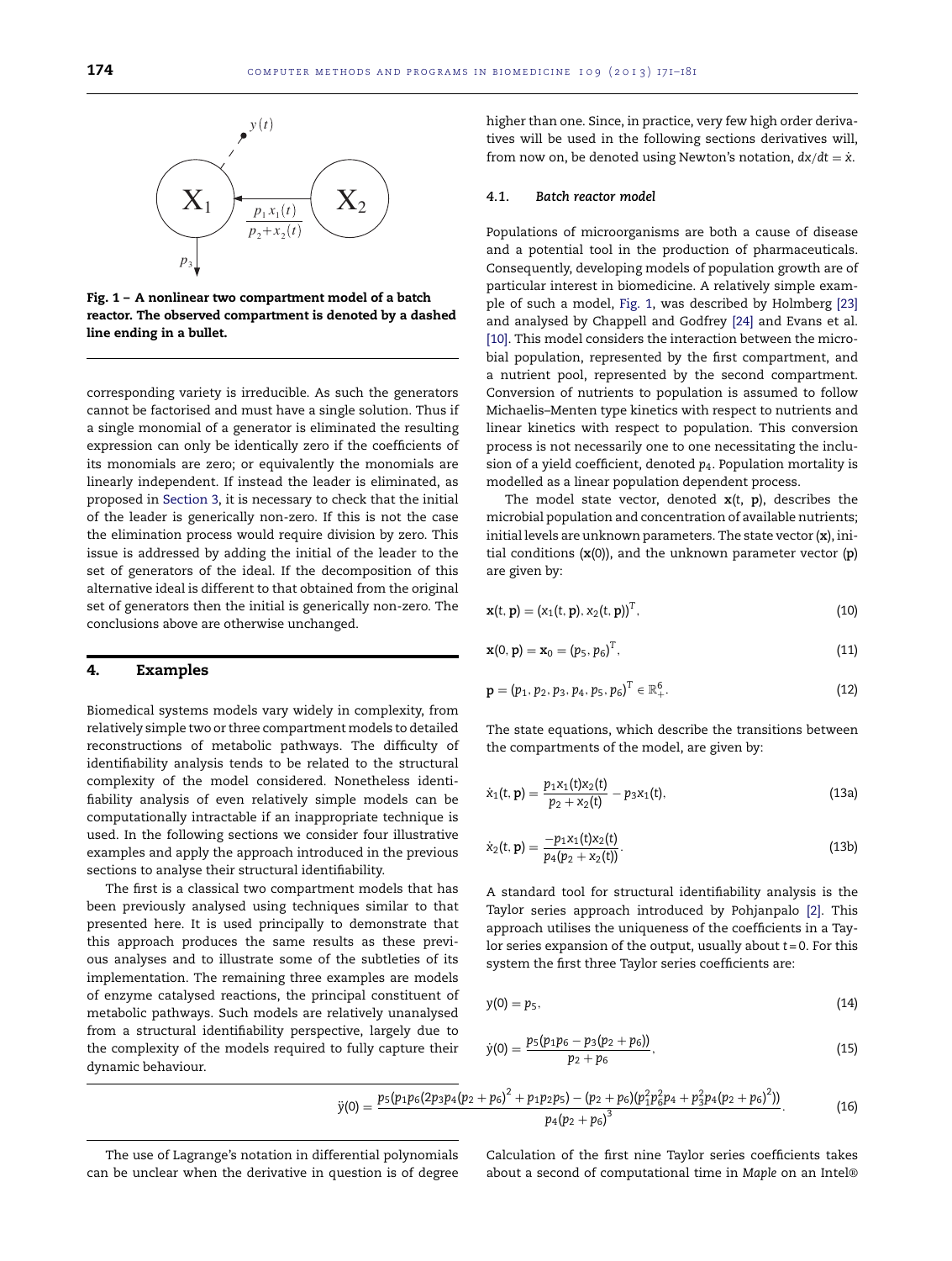<span id="page-5-0"></span>E8500 ( $2 \times 3.16$  GHz, 3 GB RAM) chipset. An alternative parameter vector:

$$
\overline{\mathbf{p}} = (\overline{p_1}, \overline{p_2}, \overline{p_3}, \overline{p_4}, \overline{p_5}, \overline{p_6})^T, \tag{17}
$$

is introduced which is assumed to be indistinguishable from **p**. Given this assumption the Taylor series coefficients for each of the parameter vectors must be the same, thus simultaneous equations in the two parameter vectors can be created. Solving these equations for the alternative parameter vector in *Maple* is also inexpensive on this system (approximately fifty seconds of computational time). The following set of relations is obtained:

$$
\begin{cases} \overline{p_1} = p_1, \overline{p_3} = p_3, \overline{p_5} = p_5, \\ \overline{p_2 p_4} = p_2 p_4, \quad p_2 \overline{p_6} = \overline{p_2} p_6 \end{cases}
$$
 (18)

From these relations  $p_1$ ,  $p_3$  and  $p_5$  are globally identifiable. The upper limit on the number of Taylor series coefficients required, derived by Margaria et al. [\[9\],](#page-10-0) is nine for this system. Consequently it is possible to conclude that this system is unidentifiable. Nonetheless this highlights a key weakness of the Taylor series approach. While it can be used to determine if a nonlinear model is globally identifiable it cannot always be used to determine if such a model is unidentifiable in cases where this upper limit on the number of coefficients required is not known. The input–output relationship approach is now applied to the same problem. The model equations are first restated below in the form of polynomial generators of a differential ideal, with explicit dependence on *t* and **p** omitted for brevity:

$$
\dot{x}_1 + p_3 x_1 - p_1 x_1 x_2 x_3, \tag{19a}
$$

 $p_4\dot{x}_2 + p_1x_1x_2x_3$ , (19b)

 $p_4x_3 - p_1x_1x_2x_3^3$ ,  $(19c)$ 

$$
y - x_1. \tag{19d}
$$

throughout Eq. [\(19\).](#page-3-0) The remaining generators form an orthonomic and autoreduced set with respect to any ranking. With an elimination ranking the Rosenfeld–Gröbner algorithm, implemented in *Maple*, decomposes this ideal into five ideals each of which corresponds to a particular system state. The first four are generated by the following expressions:

{
$$
y, \dot{x}_2, \dot{x}_3
$$
}, { $x_2, \dot{x}_3, \dot{y} + p_3y$ }, { $x_3, \dot{x}_2, \dot{y} + p_3y$ },  
{ $x_2x_3 - 1, p_4\dot{x}_2 + p_1y, \dot{y} - (p_1 - p_3)y$ }. (21)

Each of these ideals is a reduction of the complete system in some sense. For example in the first three of these ideals the first generator requires that one of the model variables is zero for all *t*. In the fourth ideal the first generator, in combination with the definition of  $x_3$ , requires that  $x_2/(p_2 + x_2) = 1$ , a constraint on the second model variable which does not arise in the complete system. Ideals of this type, which do not describe the full model system, will be referred to as singular ideals. The system states to which they correspond will be referred to as singular system states.

These ideals can typically be excluded from the structural identifiability analysis because they violate the initial conditions of the model used. For the first two ideals here this is straightforward, if *y* or *x*<sup>2</sup> must be zero for all time, then the initial conditions for these variables must be equal to zero. Thus  $p_5$  or  $p_6$  must be zero and the parameter vector would not lie in  $\mathbb{R}^6_+$  as required by Eq. [\(12\).](#page-3-0) The third and fourth ideals, in combination with the definition of  $x_3$ , require that  $x_2 = \infty$ for all time. This constraint requires that  $p_6 = \infty$  and again the parameter vector with not lie in  $\mathbb{R}^6_+$ . Note that these singular system states can only arise in experiments designed to produce them.

The fifth ideal is generated by the following expressions:

$$
x_2 = \frac{((p_1 - p_3)y - \dot{y})(\dot{y} + p_3y)^2}{p_1p_4(\ddot{y}y - \dot{y}^2)},
$$
\n(22a)

$$
x_3 = \frac{p_4(yy - \dot{y}^2)}{y(\dot{y} + p_3y)(\dot{y} + (p_1 - p_3)y)},
$$
\n(22b)

$$
\ddot{y} = \frac{\ddot{y}^2 y (3\dot{y} + (3p_3 - p_1)y) + 2\ddot{y}\dot{y}y ((p_3 - p_1)\dot{y} + 2p_3(p_3 - p_1)y) + (2p_1 - 3p_3)\dot{y}^4 + 3p_3(p_1 - p_3)\dot{y}^3 y}{y(\dot{y} + p_3 y)(\dot{y} + (p_1 - p_3)y)},
$$
\n(22c)

Note that it is necessary to reduce the rational system given by Eq. [\(13\)](#page-3-0) to a polynomial system. However it is not sufficient to simply multiply out by the denominators of the right hand sides of Eq. [\(13\)](#page-3-0) since the resulting system cannot be made orthonomic. Instead an additional state variable  $x_3 = 1/(p_2 + x_2)$ must be introduced. The derivative of this new state variable is derived as follows:

$$
\dot{x}_3 = \frac{-\dot{x}_2}{(p_2 + x_2)} = -x_3^2 \dot{x}_2 = \frac{p_1 x_1 x_2 x_3^3}{p_4}.
$$
 (20)

Combined with the initial condition  $x_3(0) = 1/(p_2 + p_6)$  this expression preserves the relationship between  $x_3$  and  $x_2$ .

Eq. [\(19d\)](#page-4-0) simply requires that *x*<sup>1</sup> always equals *y*, consequently we can eliminate it by making this substitution

and does describe the full model system. Note that the first two generators have been rearranged to give state variables in terms of functions of *y* and its derivatives, while the third, the input–output relation, has been rearranged to give the highest order derivative of *y* in terms of lower order derivatives of *y*. This last rearrangement introduces the denominator:

$$
y(y + p_3y)(y + (p_1 - p_3)y), \qquad (23)
$$

This rearrangement is clearly invalid when this denominator is zero. To check that this is not always the case each factor of the denominator was individually added to the set of generators of the differential ideal, i.e. the set of equations which define the structure of the model. When the Rosenfeld–Gröbner algorithm is applied to these augmented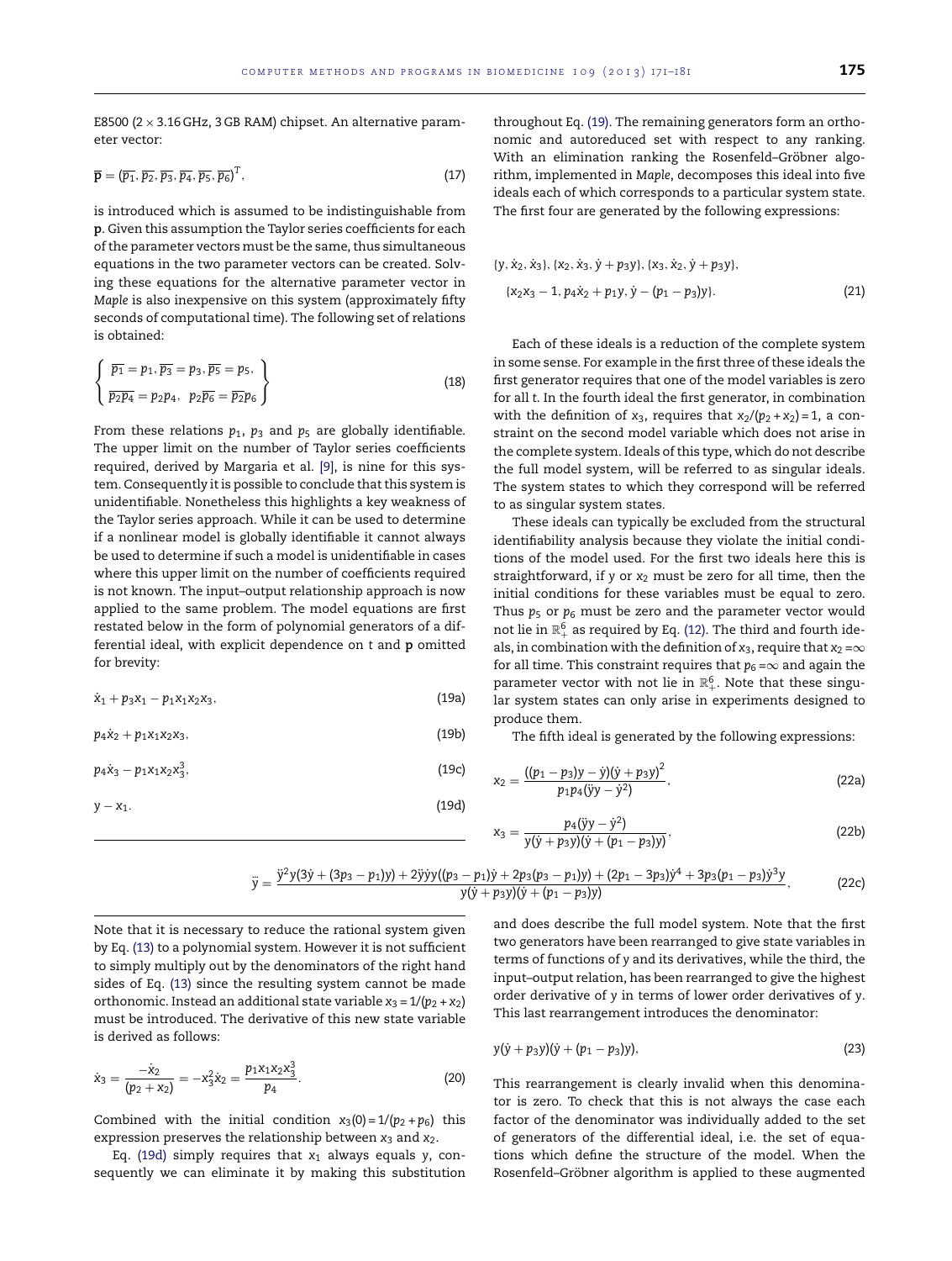<span id="page-6-0"></span>sets of generators, it produces one, three or two ideals respectively. Each of the ideals obtained in this way corresponds to one of the singular system states, Eq. [\(21\),](#page-4-0) obtained above. Thus these augmented ideals describe model states which can be ignored for the purpose of this analysis. Hence the denominator can be assumed to be non-zero somewhere and so, by the analyticity of the model equations, it is generically non-zero.

With this constraint it is possible to eliminate the leader of the input–output relation,  $\ddot{y}$ , as described in [Section](#page-1-0) [3.](#page-1-0) In particular a second version of the input–output relation is created by substitution of the alternative unknown parameter vector, Eq. [\(17\).](#page-4-0) As argued in [Section](#page-1-0) [3,](#page-1-0) the leaders of these two expressions are equivalent and can be eliminated by subtraction of one of these expressions from the other. The result is a rational expression which can be multiplied out to obtain a differential polynomial. Since this ideal is generated by an orthonomic and autoreduced set of generators the monomials of this differential polynomial are linearly independent as shown in [Section](#page-2-0) [3.1.](#page-2-0) As this differential polynomial must always equal zero, and its six monomials are linearly independent, the coefficients of these monomials must be zero. Applying this condition they produce the following set of simultaneous equations in the alternative parameters:

$$
3(p_3-\overline{p_3})-2(p_1-\overline{p_1})=0,\t\t(24)
$$

$$
3(p_3-\overline{p_3})(p_3+\overline{p_3})-2(p_1-\overline{p_1})(p_3+\overline{p_3})-(p_1+\overline{p_1})(p_3-\overline{p_3})=0,
$$
\n(25)

$$
3p_3\overline{p_3}(p_1-\overline{p_1}-p_3+\overline{p_3})-p_1\overline{p_3}^2+\overline{p_1}p_3^2-p_1\overline{p_1}(p_3-\overline{p_3})=0,
$$
\n(26)

Note that three equations have been omitted, each differs from one of the equations above by an integer factor. The simultaneous equations can be solved in *Maple* for the alternative parameter vector,  $\bar{p}$ , to obtain:

$$
\{\overline{p_1} = p_1, \overline{p_3} = p_3\}.
$$
\n(27)

Note that no information regarding the identifiability of the initial conditions,  $p_5$  and  $p_6$  has been obtained. This is because the initial conditions are not described as part of the structure of the dynamic portion of the model. Furthermore the addition of the state variable *x*<sup>3</sup> has concealed the influence of the parameters  $p_2$  and  $p_4$ . To determine whether these parameters are identifiable the remaining elements of the differential ideal are used at  $t = 0$ . First, given that  $y = x_1$  it is clear that:

$$
\overline{p_5} = y(0, \overline{\mathbf{p}}) = y(0, \mathbf{p}) = p_5,
$$
  
\n
$$
\overline{p_5} = p_5.
$$
\n(28)

Note that the right hand side of Eq. [\(22a\)](#page-4-0) contains one instance of the unknown parameter  $p_4$  and is otherwise entirely a function of the two identifiable parameters and derivatives of  $y$ ,  $F_1(y, \dot{y}, \ddot{y}, p_1, p_3)$ . Thus:

$$
\overline{p_4}x_2(0,\overline{\mathbf{p}})=F_1(y(0),\dot{y}(0),\ddot{y}(0),p_1,p_3)=p_4x_2(0,\mathbf{p}),
$$

and hence:

$$
\overline{p_4p_6} = p_4p_6. \tag{29}
$$

Finally note that the denominator of the RHS of Eq. [\(22a\)](#page-4-0) and the numerator of the RHS of Eq. [\(22b\)](#page-4-0) differ only by a factor of *p*1. Multiplying these functions and reducing to simplest terms yields:

$$
x_2 x_3 = \frac{\dot{y} + p_3 y}{yp_1},
$$
\n(30)

where again the RHS is a function only of derivatives of *y* and the identifiable parameters,  $F_2(y, \dot{y}, p_1, p_3)$ . Evaluating at  $t = 0$ produces:

 $x_2(0, \overline{p})x_3(0, \overline{p}) = F_2(y(0), \dot{y}(0), p_1, p_3) = x_2(0, p)x_3(0, p),$ 

and hence:

$$
\frac{\overline{p_6}}{\overline{p_2} + \overline{p_6}} = \frac{p_6}{p_2 + p_6}.
$$

Multiplying out the denominators and eliminating the  $p_6\overline{p_6}$ which appears on both sides yields:

$$
p_2\overline{p_6} = \overline{p_2}p_6. \tag{31}
$$

Note that by substitution of a rearrangement of this expression into Eq. [\(29\)](#page-5-0) the following expression can be obtained:

$$
\overline{p_2p_4} = p_2p_4. \tag{32}
$$

Thus the final set of relations between the parameter vectors obtained is:

$$
\overline{\{p_1 = p_1, p_3 = p_3, p_5 = p_5, p_2p_4 = p_2p_4, p_2p_6 = p_2p_6\}}
$$
\n(33)

which is equivalent to that obtained using Taylor series analysis. Thus the input–output approach yields the same result as the Taylor series approach in this case and agrees with the result obtained by Evans et al. [\[10\].](#page-10-0) This analysis takes less than a second of computational time within *Maple* on the system described above. Note however that, at present, this analysis requires more manual manipulation than the equivalent Taylor series analysis.

#### *4.2. Single substrate enzyme catalysed fully reversible reaction mechanism*

The previous model considered is relatively well known and understood. The focus of the remaining examples is enzyme catalysed reactions which have not been extensively studied with regard to identifiability. These reactions are usually studied experimentally in isolation, but are the building blocks of metabolic pathways. The first, relatively simple, example considers the classical Michaelis–Menten type reaction with a single substrate. Enzyme, *E*, and substrate, *S*, bind reversibly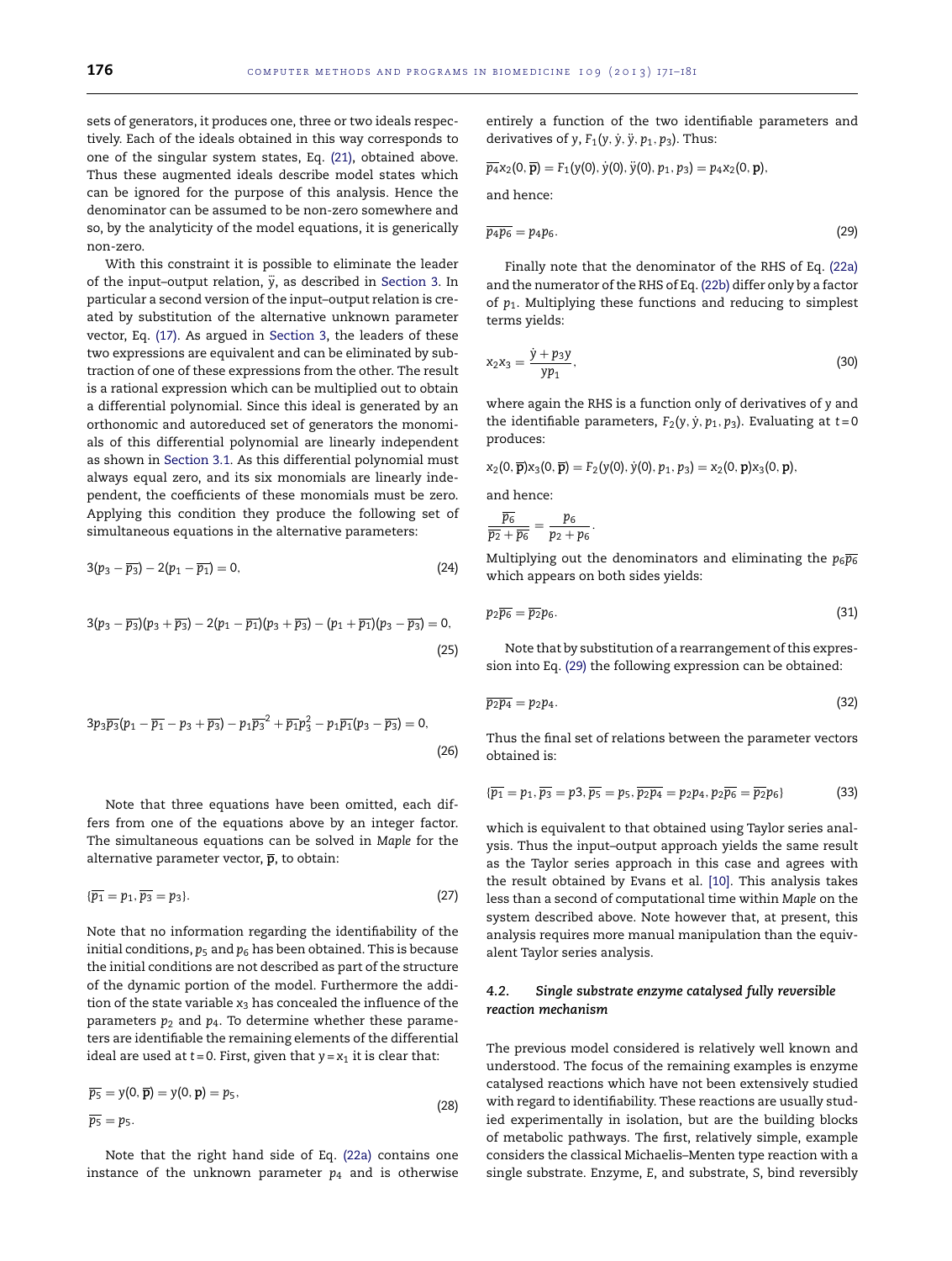<span id="page-7-0"></span>forming a complex, *ES*. This complex breaks down reversibly releasing enzyme and product *P*. Experimentally the initial conditions can typically be controlled and it is relatively common, when considering a transient timescale, to be able to measure the complex concentration; this case is considered here. The reaction scheme below describes the desired mechanism [\[25\]:](#page-10-0)

$$
E + S \frac{k_1}{r_1} ES
$$
  
\n
$$
ES \frac{k_2}{r_2} E + P
$$
  
\n
$$
y = ES
$$
\n(34)

Note that this system is uncontrolled and proceeds simply from the initial conditions chosen. The concentrations of the reaction species constitute the model state vector, denoted **x**(*t*, **p**). The state vector, the initial conditions used, and the unknown parameter vector are given respectively by:

and replacing *ES* with *y* since this is the observation used. The resulting generators are given by:

$$
\dot{y} - k_1(E_0 - y)(S_0 - y - P) + (r_1 + k_2)y - r_2(E_0 - y)P, \qquad (39a)
$$

$$
\dot{P} - k_2 y + r_2 (E_0 - y) P.
$$
 (39b)

The leaders of these generators are y<sup>(1)</sup>(t) and P<sup>(1)</sup>(t) respectively. Each leader appears in only one of the generators and no proper derivatives of the leaders appear in either generator, as such the generators are autoreduced. In addition since the coefficient of both leaders is 1, the generators are also orthonomic. Thus the criterion in [Section](#page-2-0) [3.1](#page-2-0) is met.

When applied to Eq. [\(39\)](#page-5-0) the Rosenfeld–Gröbner algorithm produces a single ideal generated by the following expressions:

$$
P = \frac{\dot{y} - k_1 y^2 + (k_1 (E_0 + S_0) + (k_2 + r_1))y - E_0 S_0 k_1}{(y - E_0 (k_1 - r_2))},
$$
\n(40a)

 $\ddot{y} =$  $\mathbb{E}_0^2(\mathbf{k}_1\mathbf{k}_2 + \mathbf{r}_1\mathbf{r}_2 + (\mathbf{E}_0 + 3\mathbf{S}_0)\mathbf{k}_1\mathbf{r}_2\mathbf{y}) - \mathbb{E}_0(2(\mathbf{k}_1\mathbf{k}_2 + \mathbf{r}_1\mathbf{r}_2) + 3(\mathbf{E}_0 + \mathbf{S}_0)\mathbf{k}_1\mathbf{r}_2\mathbf{y}^2) + (\mathbf{k}_1\mathbf{k}_2 + \mathbf{r}_1\mathbf{r}_2 + (\mathbf{3}\mathbf{E}_0 + \mathbf{S}_0)\mathbf{k}_1\mathbf{r}_2\mathbf{y}^$  $y - E_0$ ,

$$
\mathbf{x}(t, \mathbf{p}) = (E, S, ES, P)^{T}, \tag{35}
$$

$$
\mathbf{x}(0, \mathbf{p}) = \mathbf{x}_0 = (E_0, S_0, 0, 0)^T, \tag{36}
$$

$$
\mathbf{p} = (k_1, k_2, r_1, r_2)^T \in \mathbb{R}_+^4.
$$
 (37)

The derivatives of the elements of the state vector are given by:

$$
\dot{E} = -k_1 E \cdot S + (r_1 + k_2) ES - r_2 E \cdot P, \qquad (38a)
$$

$$
\dot{S} = -k_1 E \cdot S + r_1 ES,\tag{38b}
$$

 $\dot{ES} = k_1E \cdot S - (r_1 + k_2)ES + r_2E \cdot P,$  (38c)

$$
\dot{P} = k_2 ES - r_2 E \cdot P. \tag{38d}
$$

In addition the following conservation relationships can be derived from the initial conditions, Eq. [\(36\),](#page-6-0) above:

$$
E_0 = E + ES,\t\t(38e)
$$

$$
S_0 = S + ES + P. \tag{38f}
$$

A Taylor series analysis of this model was undertaken in the same way as those described in previous sections. The details are omitted in the interests of brevity. It suffices to state that this analysis demonstrates thatiftwo parameter vectors **p** and **p** are indistinguishable then they are equal. As such this model is SGI. These calculations were completed in under a second of computational time on the system described above.

Applying the input–output approach it is first necessary to rearrange the system equations to obtain an orthonomic and autoreduced set of generators. This is achieved by eliminating *E* and *S* using the conservation relations, Eqs. [\(38e\)](#page-6-0) [and](#page-6-0) [\(38f\),](#page-6-0)

the latter of which is the input–output relation. Note that the generators have been arranged into a rational rather than differential polynomial form. In contrast to the batch reactor model, in this case there are no singular system states so it is possible to proceed immediately to analysis of the input–output relationship.

Note that it is still necessary to ensure that the denominator of the input–output relation, Eq. [\(40b\):](#page-6-0)

$$
y - E_0, \tag{41}
$$

is not always zero. This is relatively simple in this case, since if  $y = ES = E_0$  then by Eq. [\(38e\),](#page-6-0)  $E = ES - E_0 = 0$ , a contradiction of the initial conditions, Eq. [\(36\).](#page-6-0) Thus the denominator is generically non-zero as previously argued. If the denominator is added to Eq. ([39\)](#page-5-0) and the Rosenfeld–Gröbner algorithm is applied to this augmented set of equations the empty set is output. This indicates that this augmented set of equations has that no solution, i.e. that they describe a physically impossible scenario. This difference from the batch reactor example arises precisely because there can be no singular states of this system.

With the constraint that the denominator is generically non-zero it is possible to eliminate the leader of the output relation, y, as previously described. In particular a second version of the output relation is created by substitution of an alternative unknown parameter vector given by:

$$
\overline{\mathbf{p}} = (\overline{k_1}, \overline{k_2}, \overline{r_1}, \overline{r_2})^T, \tag{42}
$$

into Eq. [\(40b\).](#page-6-0) As argued in [Section](#page-1-0) [3,](#page-1-0) the leaders of these two expressions are equivalent and can be eliminated by subtraction of one of these expressions from the other. The resulting rational expression can then be multiplied out to obtain a differential polynomial. The eight monomials of this polynomial

(40b)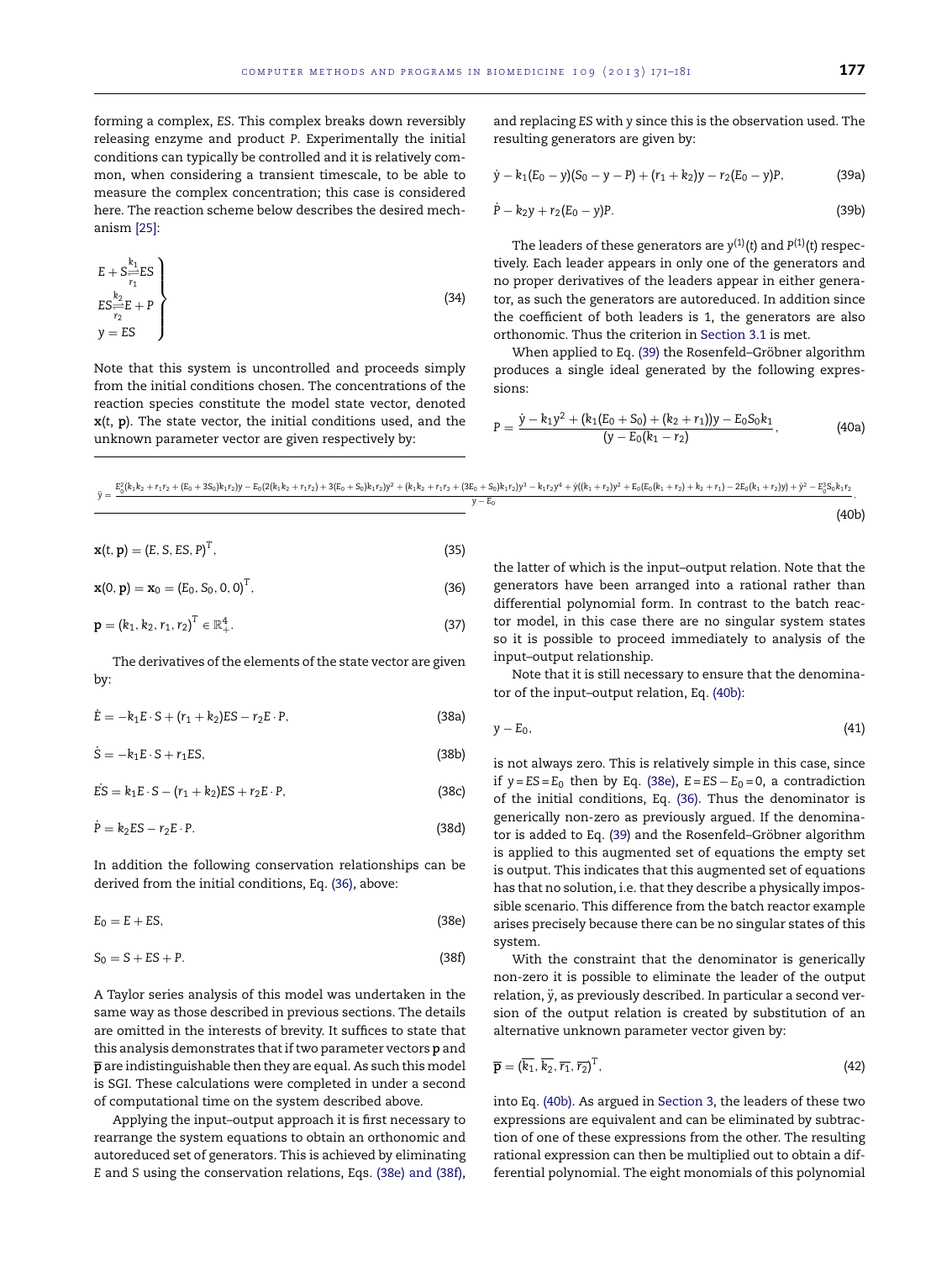<span id="page-8-0"></span>are linearly independent since the criterion in [Section](#page-2-0) [3.1](#page-2-0) is met. Their coefficients are given below:

 $k_1r_2 - \overline{k_1}\overline{r_2},$  (43)

$$
E_0^3S_0(k_1r_2-\overline{k_1}\overline{r_2}),\t\t(44)
$$

 $(\overline{r_2} - r_2) + (\overline{k_1} - k_1),$  (45)

 $2E_0((k_1 - \overline{k_1}) + (r_2 - \overline{r_2})),$  (46)

$$
E_0^2((\overline{k_1}-k_1)+(\overline{r_2}-r_2))+E_0((\overline{k_2}-k_2)+(\overline{r_1}-r_1)), \qquad (47)
$$

$$
(\overline{k_1k_2}-k_1k_2)+(3E_0+S_0)(\overline{k_1r_2}-k_1r_2)+(\overline{r_1r_2}-r_1r_2), \hspace{1cm} (48)
$$

$$
3E_0(S_0 + E_0)(k_1r_2 - \overline{k_1}\overline{r_2}) + 2E_0(k_1k_2 + r_1r_2 - \overline{k_1k_2} - \overline{r_1r_2}), \qquad (49)
$$

$$
3E_0^2(S_0 + E_0)(\overline{k_1}\overline{r_2} - k_1r_2) + E_0^2(\overline{k_1k_2} + \overline{r_1r_2} - k_1k_2 - r_1r_2).
$$
 (50)

These coefficients were solved in *Maple*, equal to zero, for the alternative parameters,  $\bar{p}$ , to obtain the following solutions:

$$
\overline{\{k_1} = k_1, \overline{k_2} = k_2, \overline{r_1} = r_1, \overline{r_2} = r_2\},\tag{51}
$$

$$
\overline{\{k_1\}} = r_2, \overline{k_2} = r_1, \overline{r_1} = k_2, \overline{r_2} = k_1.
$$
 (52)

At first glance this solution differs from that obtained by the Taylor series approach. This is because the initial concentrations of *ES* and *P* cannot be incorporated directly into the differential ideal. In analysing the batch reactor model the remaining generators of the ideal yielded additional information about the identifiability of the initial conditions of the system. In this case the remaining generator, Eq. [\(40a\),](#page-6-0) allows the neglected initial conditions to be used. Since *P*(0) = 0 and *y*(0) = *ES*(0) = 0, this equation becomes:

$$
0 = -\dot{y}(0) + E_0 S_0 r_1. \tag{53}
$$

Introducing the alternative parameter vector,  $\bar{p}$ , and eliminating the leader yields:

$$
0 = E_0 S_0 (r_1 - \overline{r_1}). \tag{54}
$$

The only possible solution for this expression is  $\overline{r_1} = r_1$ . Only one of the solutions above, Eq. [\(51\),](#page-7-0) satisfies this additional expression, and thus this model is SGI. This analysis required a similar amount of computational time to that undertaken using the Taylor series approach.

#### *4.3. Two substrate enzyme catalysed reaction mechanism*

The two substrate form of the Michaelis–Menten type enzyme catalysed reaction mechanism is considered next. Enzyme, *E*, and substrates, *S*<sup>1</sup> and *S*2, bind sequentially and reversibly forming complexes, *ES*<sup>1</sup> and *ES*1*S*2,the latter then breaks down

irreversibly releasing enzyme and product, *P*. The reaction scheme below describes the desired mechanism [\[25\]:](#page-10-0)

$$
E + S_1 \frac{\sum_{r_1}^{k_1} ES_1}{r_1}
$$
  
\n
$$
ES_1 + S_2 \frac{\sum_{r_2}^{k_2} ES_1 S_2}{r_2}
$$
  
\n
$$
ES_1 S_2 \stackrel{k_3}{\rightarrow} E + P
$$
  
\n
$$
y = P
$$
\n(55)

Note that this system is uncontrolled and proceeds simply from the initial conditions chosen. The concentrations of the reaction species constitute the model state vector, denoted **x**(*t*, **p**). The state vector, the initial conditions used, and the unknown parameter vector are given respectively by:

$$
\mathbf{x}(t, \mathbf{p}) = (E, S_1, S_2, ES_1, ES_1S_2, P)^T,
$$
\n(56)

$$
\mathbf{x}(0, \mathbf{p}) = \mathbf{x}_0 = (E_0, S_{10}, S_{20}, 0, 0, 0)^T, \tag{57}
$$

$$
\mathbf{p} = (k_1, k_2, k_3, r_1, r_2)^T \in \mathbb{R}_+^5.
$$
 (58)

The derivatives of the state vector are given by:

$$
\dot{E} = -k_1 E \cdot S_1 + r_1 E S_1 + k_3 E S_1 S_2, \tag{59a}
$$

$$
\dot{S}_1 = -k_1 E \cdot S_1 + r_1 E S_1,\tag{59b}
$$

$$
\dot{S}_2 = -k_2 ES_1 \cdot S_2 + r_2 ES_1 S_2,\tag{59c}
$$

$$
ES_1 = k_1E \cdot S_1 - r_1ES_1 - k_2ES_1 \cdot S_2 + r_2ES_1S_2, \tag{59d}
$$

$$
ES1S2 = k2ES1·S2 - (r2 + k3)ES1S2,
$$
 (59e)

$$
\dot{P} = k_3 ES_1 S_2. \tag{59f}
$$

In addition the following conservation relations can be derived from the initial conditions, Eq. [\(57\):](#page-7-0)

$$
E_0 = E + ES_1 + ES_1S_2,
$$
 (59g)

$$
S_{10} = S_1 + ES_1 + ES_1S_2 + P,\tag{59h}
$$

$$
S_{20} = S_2 + ES_1S_2 + P,\tag{59i}
$$

A Taylor series analysis of this model could not be completed on the system described above due to the computational cost of deriving and solving the necessary Taylor series coefficients. However, an analysis using the input–output relationship approach was possible. The model equations can be reduced to an orthonomic and autoreduced set in the same way as the single substrate case, see below:

$$
ES1 + r1ES1 + k2ES1(S20 - ES1S2 - y) - r2ES1S2- k1(E0 - ES1 - ES1S2)(S10 - ES1 - ES1S2 - y),
$$
 (60a)

$$
ES1S2 - k2ES1(S20 - ES1S2 - y) + (r2 + k3)ES1S2,
$$
 (60b)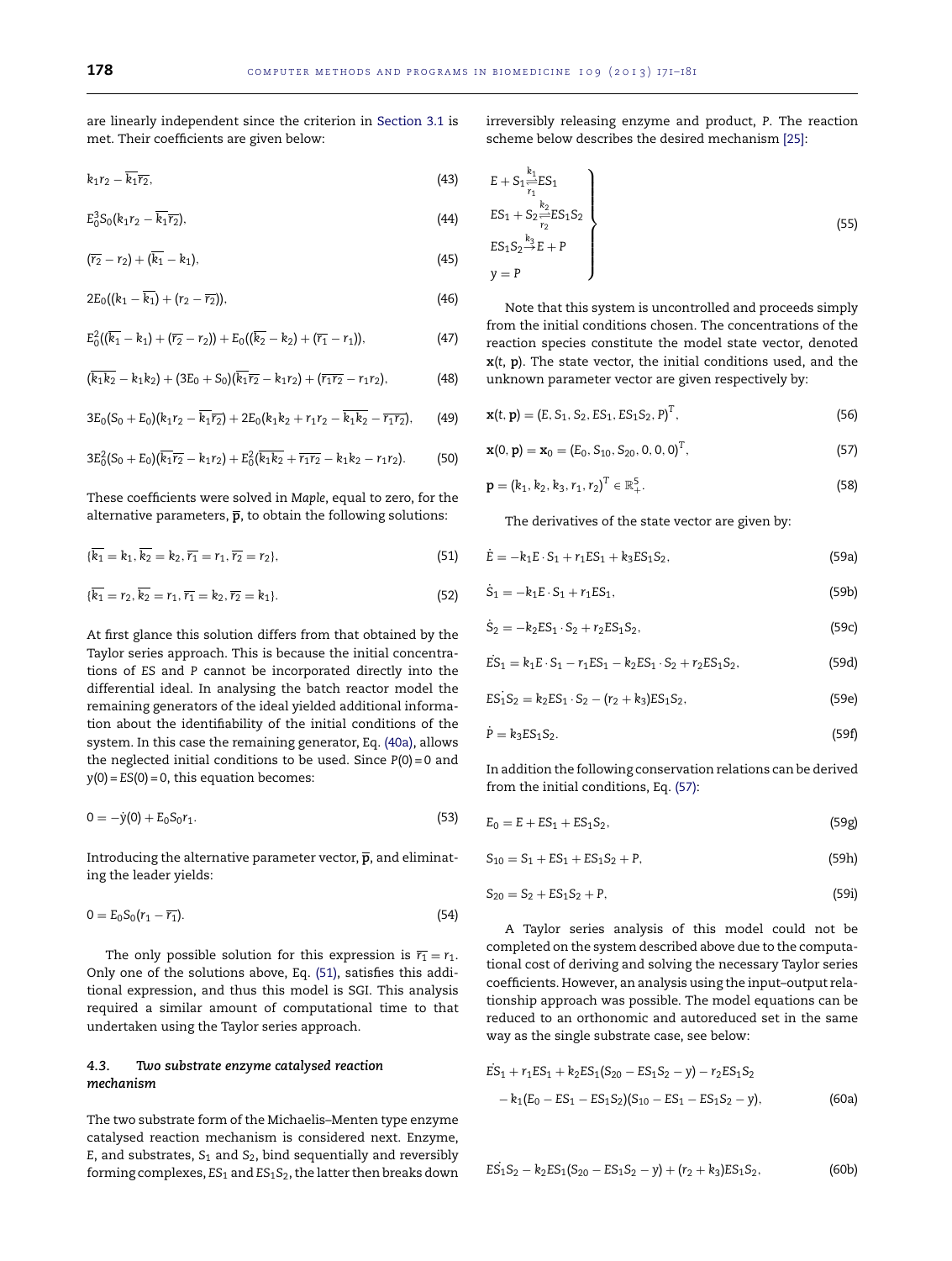<span id="page-9-0"></span>
$$
\dot{y} - k_3 ES_1 S_2. \tag{60c}
$$

The differential ideal generated by these expressions was decomposed into two ideals by application of the Rosenfeld–Gröbner algorithm. The first ideal corresponds to a singular model state and is generated by the following expressions:

$$
\begin{cases}\ny - S_{20}, & ES_1S_2, \\
E\dot{S}_1 + (k_1E_0 + r_1 - k_1ES_1)ES_1 + k_1(ES_1 - E_0)(S_{10} - S_{20}).\n\end{cases}
$$
\n(61)

It is immediately clear from the first generator of this ideal, *y* − *S*<sub>20</sub> = 0 or equivalently *y* = *S*<sub>20</sub>, that this model state violates the initial conditions, Eq. [\(57\),](#page-7-0) and as such can be ignored for the purposes of the identifiability analysis. Nonetheless the physical interpretation of this model state is of some interest. If  $y = P = S_{20}$  then, from Eq. [\(59i\),](#page-7-0) the concentration of the second substrate is zero. Thus this ideal describes a model state in which the second substrate has been consumed. However the third generator of the ideal describes a dynamic process, binding and release of the first substrate to and from the enzyme. This model state could potentially be used experimentally, with an appropriate choice of initial conditions and an alternative observation, to estimate the kinetic parameters of this subsystem.

The second ideal corresponds to the complete model state. The generators of this ideal, and in particular the input-output relation are very long and are omitted in the interests of brevity. Several of these generators contain the denominator:

$$
\dot{y} - k_3(S_{20} - y). \tag{62}
$$

If this equation is added to the generators of the differential ideal and the resulting ideal decomposed using the Rosenfeld–Gröbner algorithm a single ideal is obtained equivalent to that given by Eq. [\(61\).](#page-8-0) As such Eq. [\(62\)](#page-8-0) is generically non-zero. With this constraint it is possible to eliminate the leader of the output relation,  $\ddot{y}$ , by substitution of an alternative unknown parameter vector given by:

$$
\overline{\mathbf{p}} = (\overline{\mathbf{k}_1}, \overline{\mathbf{k}_2}, \overline{\mathbf{k}_3}, \overline{r_1}, \overline{r_2})^T, \tag{63}
$$

and obtain a differential polynomial as previously described. The criterion stated in [Section](#page-2-0) [3.1](#page-2-0) being met, the 34 monomials of this polynomial are linearly independent. The coefficients of the polynomial were solved equal to zero for the alternative parameter vector,  $\bar{p}$ , to obtain the following four solutions:

$$
\overline{k_1} = \overline{k_2} = 0, \quad \overline{k_2} = \overline{k_3} = 0, \quad \overline{k_1} = \overline{k_3} = 0, \quad \overline{k_1} = k_1, \overline{k_2} = k_2, \overline{k_3} = k_3, \quad \overline{r_1} = r_1, \quad \overline{r_2} = r_2.
$$
\n(64)

The first three solutions do not lie within the set of feasible parameter values, and as such they are rejected. Thus a unique solution remains,  $\bar{p} = p$ , showing that with this observation the model is SGI. These calculations required less than two seconds of computational time on the system described above.

Note however that relationships need only be found between the five parameters and the five alternative parameters. Thus most of the thirty-four equations solved are likely to provide no significant information. A subset of the equations that yielded the same solution was found as follows:

*Step 1*: The parent set of equations were ordered according to their complexity, using Maple functions.

*Step 2*: The first, and thus simplest, equation was added to the subset of equations to be solved. It was then solved for one of the alternative parameters,  $\overline{p_i}$ , that appeared in this equation.

*Step 3*: The relation obtained at Step 2 was used to eliminate  $\overline{p_i}$  from the parent set of equations, reducing the number of non-trivial equations remaining. This reduced set of equations was then taken as the new parent set, and the process was returned to Step 1.

This process yielded the following five coefficients:

$$
k_3^2 \overline{k}_3^2 (k_2 \overline{k_1} - \overline{k_2} k_1), \tag{65}
$$

$$
k_3^2 \overline{k}_3^2 (\overline{k_2 k_3}(k_2 - k_1) + k_2 k_3 (\overline{k_1} - \overline{k_2})), \tag{66}
$$

$$
k_2k_3\overline{k_2k_3}((k_2\overline{k_3}-k_3\overline{k_2})+2(k_1\overline{k_3}-k_3\overline{k_1})),
$$
\n(67)

$$
k_2 k_3^2 \overline{k_2 k_3^3} S_{20}^2 (\overline{k_3} - k_3 + E_0 S_{10} (\overline{k_1} - k_1) + \overline{r_1} - r_1
$$
  
+
$$
S_{20} (\overline{k_2} - k_2) + \overline{r_2} - r_2),
$$
 (68)

$$
k_{2}\overline{k_{2}}(S_{20}(k_{1}k_{2}\overline{k_{3}}^{3}-k_{3}^{3}\overline{k_{1}k_{2}})+k_{3}^{2}\overline{k_{3}}(k_{2}-\overline{k_{2}}+2(k_{1}-\overline{k_{1}}))
$$
  
+k\_{3}\overline{k\_{3}}(2(k\_{1}\overline{r\_{2}k\_{3}}-k\_{3}\overline{k\_{1}}\overline{r\_{2}})+(k\_{1}k\_{2}\overline{k\_{3}}-k\_{3}\overline{k\_{1}k\_{2}})(E\_{0}+S\_{10}+2S\_{20})), (69)

which were then solved as a group for the alternative parameter vector. The resulting solutions were identical to those obtained by solving the entire system of equations, Eq. [\(64\).](#page-8-0)

#### *4.4. Inhibited single substrate enzyme catalysed reaction mechanism*

The final model is a return to a single substrate mechanism. However a second species, *I*, is added to the reaction which inhibits the reaction process by binding to the enzyme to form an unreactive complex, *EI*. In this case the final product release step is assumed to be irreversible as it was for the two substrate reaction. The mechanism is described by the reaction scheme below [\[25\]:](#page-10-0)

$$
E + S \stackrel{k_1}{\underset{r_1}{\rightleftharpoons}} ES
$$
  
\n
$$
E + I \stackrel{k_i}{\underset{r_i}{\rightleftharpoons}} EI
$$
  
\n
$$
ES \stackrel{k_2}{\rightarrow} E + P
$$
  
\n
$$
y = P
$$
  
\n(70)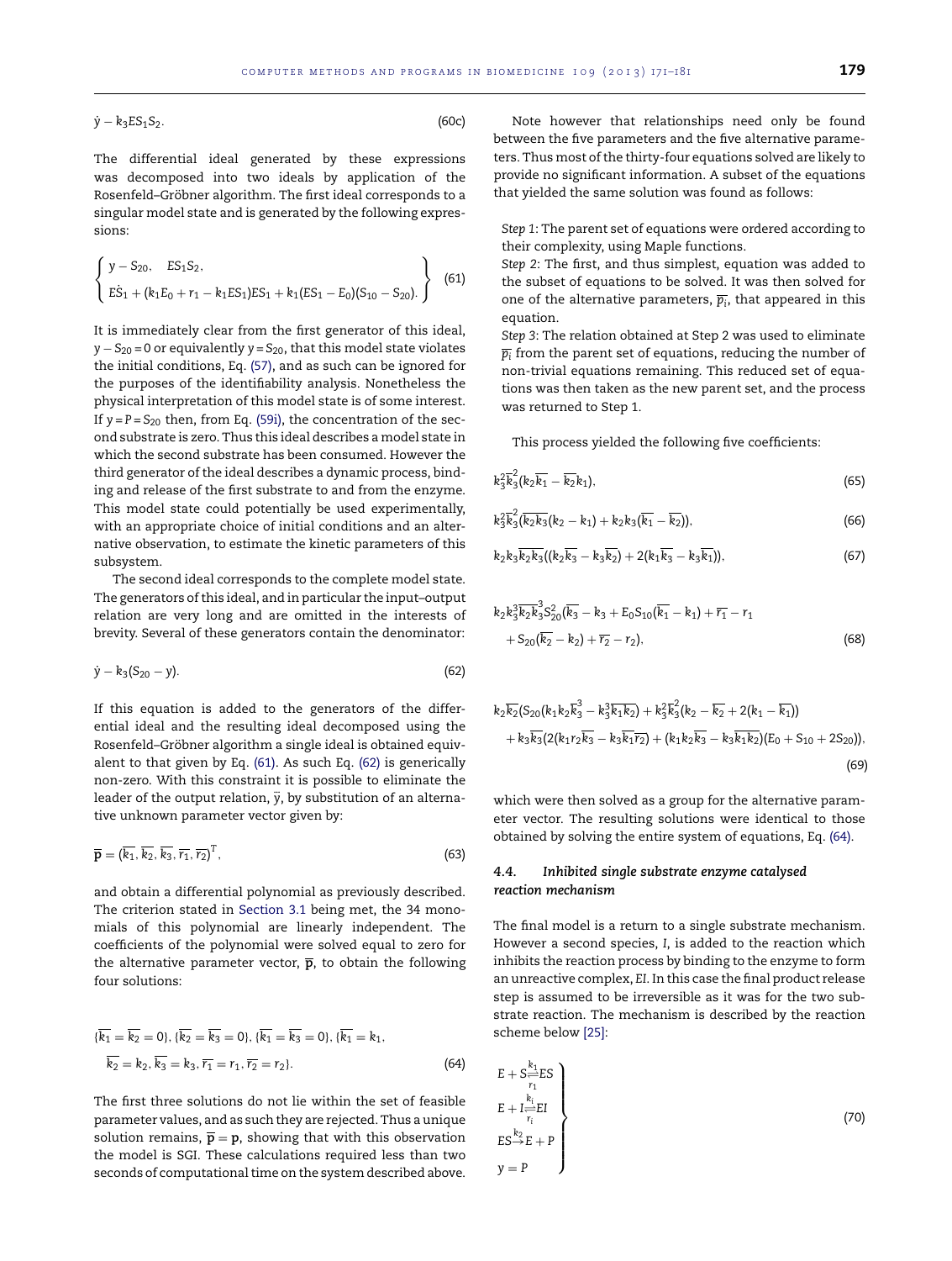<span id="page-10-0"></span>The concentrations of the reaction species constitute the model state vector, denoted **x**(*t*, **p**). The state vector, the initial conditions used, and the unknown parameter vector are given by:

$$
\mathbf{x}(t, \mathbf{p}) = (E, S, I, ES, EI, P)^{T}, \tag{71}
$$

$$
\mathbf{x}(0, \mathbf{p}) = \mathbf{x}_0 = (E_0, S_0, I_0, 0, 0, 0)^T, \tag{72}
$$

$$
\mathbf{p} = (k_1, k_i, k_2, r_1, r_i)^T \in \mathbb{R}_+^5.
$$
 (73)

The derivatives of the state vector are given by:

$$
\dot{E} = -E \cdot (k_1 S + k_1 I) + (r_1 + k_2) ES + r_1 EI,
$$
 (74a)

$$
\dot{S} = -k_1 E \cdot S + r_1 ES,\tag{74b}
$$

$$
\dot{I} = -k_i E \cdot I + r_i EI,\tag{74c}
$$

 $ES = k_1E \cdot S - (r_1 + k_2)ES,$  (74d)

$$
\dot{EI} = k_i E \cdot I - r_i EI,\tag{74e}
$$

$$
\dot{P} = k_2 ES.
$$
 (74f)

In addition the following conservation relations can be found using the initial conditions, Eq. [\(72\):](#page-9-0)

 $E_0 = E + ES + EI,$  (74g)

$$
S_0 = S + ES + P,\tag{74h}
$$

$$
I_0 = I + EI. \tag{74i}
$$

An orthonomic and autoreduced set of generators was obtained as previously described and is given below:

$$
\dot{ES} - k_1(E_0 - ES - EI)(S_0 - ES - y) + (r_1 + k_2)ES, \tag{75a}
$$

$$
\dot{EI} - k_i(E_0 - ES - EI)(I_0 - EI) + r_i EI,
$$
 (75b)

$$
\dot{y} - k_2 ES, \tag{75c}
$$

The differential ideal generated by this set of the generators was decomposed into two ideals using the Rosenfeld–Gröbner algorithm. The first ideal once again corresponded to a singular model state and contained the generator  $y = S_0$  which violates the initial conditions, Eq. [\(72\).](#page-9-0) Consequently this model state could be ignored for identifiability analysis. Note however that as in the previous example the physical interpretation of this model state is potentially of interest. In particular this model state corresponds to a case where substrate has been exhausted and the binding of enzyme to inhibitor can be observed in isolation. Thus parameters of this interaction might be estimated from this system if a suitable observation could be designed.

The second, non-singular, ideal is again generated by very long expressions which are omitted for brevity. The denominator of the input–output relation was shown to be generically non-zero as previously described in [Section](#page-7-0) [4.3.](#page-7-0) With this

constraint the leader of the relation, y, was eliminated by substitution of the following alternative unknown parameter vector:

$$
\overline{\mathbf{p}} = (\overline{\mathbf{k}_1}, \overline{\mathbf{k}_i}, \overline{\mathbf{k}_2}, \overline{r_1}, \overline{r_i})^T, \tag{76}
$$

to obtain a differential polynomial as previously described. The criterion stated in [Section](#page-2-0) [3.1](#page-2-0) being met, the 28 monomials of this polynomial are linearly independent. The following five coefficients of the polynomial, obtained by the method outlined in the previous section:

$$
k_2\overline{k_2}(k_1\overline{k_i}-k_i\overline{k_1}),\qquad \qquad (77)
$$

$$
k_1k_2^2\overline{k_1k_2}^2(k_1-\overline{k_1}),\tag{78}
$$

$$
k_1k_2^2\overline{k_1k_2}^2(k_1r_i-\overline{k_1}\overline{r_i}),\qquad(79)
$$

$$
E_0k_1k_2^2\overline{k_1k_2}^2(k_1k_2r_i+\overline{k_1k_2}\overline{r_i}),
$$
\n(80)

$$
k_1k_2\overline{k_1k_i}(\overline{k_2}+\overline{r_1})-k_1k_1\overline{k_1k_2}(k_2+r_1)+k_1\overline{k_1}(k_1r_1\overline{k_2}-k_2\overline{k_1}\overline{r_i}), \quad (81)
$$

are sufficient to establish that the model is SGI. Four solutions were found for the alternative parameter vector:

$$
\overline{\overline{k_1}} = \overline{k_2} = 0
$$
, 
$$
\overline{\overline{k_1}} = \overline{k_i} = 0
$$
, 
$$
\overline{\overline{k_1}} = \overline{k_i} = \overline{k_i}
$$
, 
$$
\overline{k_2} = 0, \overline{r_1} = \overline{r_i}
$$
, 
$$
\overline{\overline{k_1}} = k_1, \overline{k_i} = k_i, \overline{k_2} = k_2, \overline{r_1} = r_1, \overline{r_i} = r_i
$$
. (82)

However, the first three do not lie within the set of feasible parameter values and, as such, are rejected. Thus a unique solution remains,  $\bar{p} = p$ , showing that with this observation the model is SGI. Note that once again identical results were obtained by solving all coefficients of the polynomial equal to zero. This analysis is, of course, based on the assumption that a non-zero input of the inhibitor is provided, if it is not, an alternative model should be used. Less than two seconds of computational time were required to complete this analysis on the system described previously. Note that a Taylor series analysis of this system again proved computationally intractable.

#### 5. Conclusion

Models of biological systems will typically include some nonlinearity either due to binding kinetics, in enzyme catalysed reactions or otherwise, or due to the use of rate limiting approximations. As previously noted the methods by which the structural identifiability of such models can be analysed are limited. In this work two of the four, relatively simple, models analysed could not be completely analysed using one of the primary approaches for such analysis, the Taylor series approach, due to the computational complexity of the analysis. However a variant of the differential algebra approaches, based on the input–output relation, could be used in these cases.

This technique has previously been used by other authors, see for example [11] and [12], but its application has been